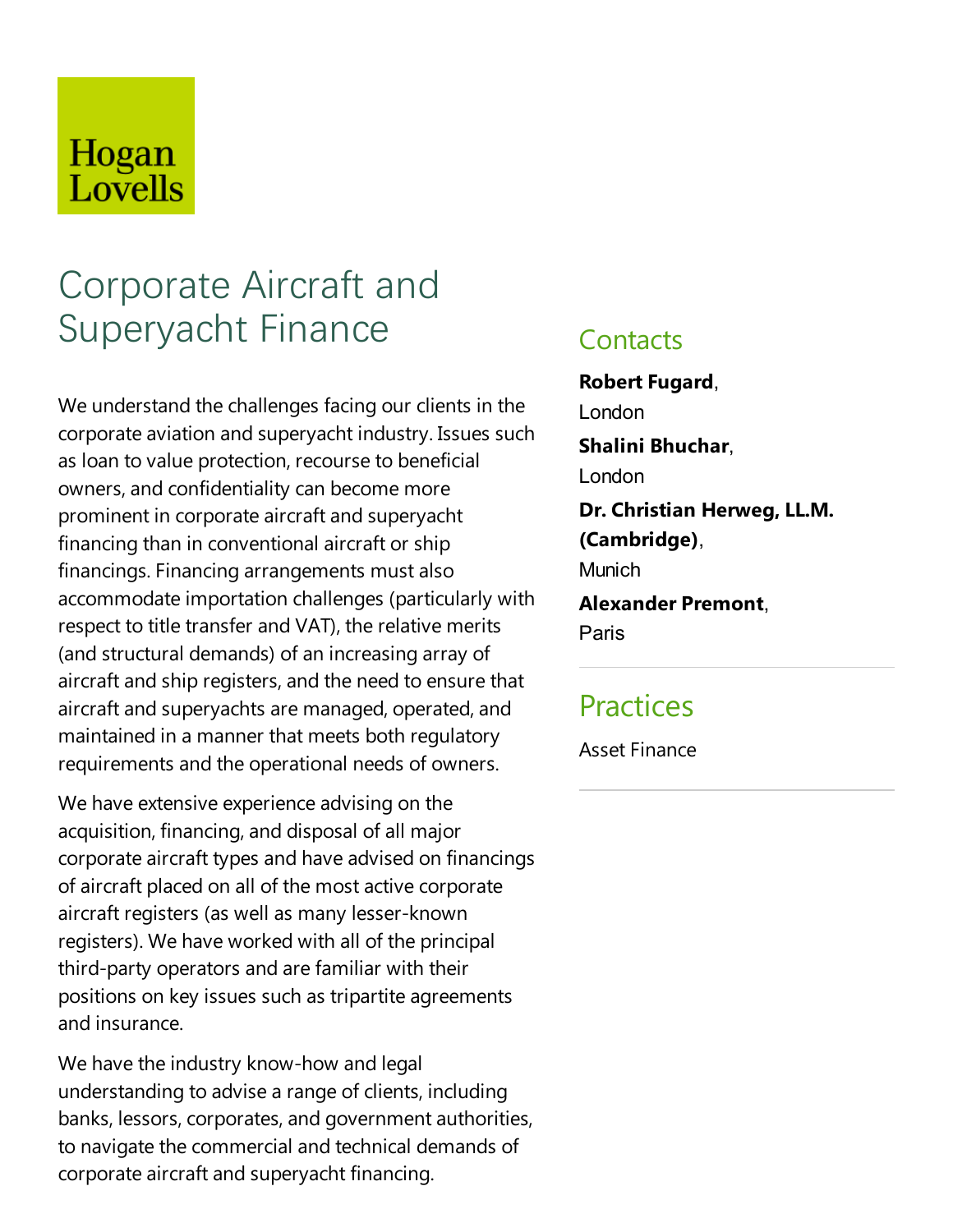## Representative experience

Advising UBS Corporate Aircraft Finance on the finance lease or secured loan financing of more than 50 corporate aircraft since 2012.

Advising GE Capital on the financing or disposal of more than 35 corporate aircraft since 2013.

Advising BNP Paribas on enforcement issues and the realization of security interests, including over a 80 meter superyacht, following a payment default of the borrower.

Advising the private office of a Middle Eastern high net worth individual on the refinancing of four corporate aircraft (an A330, a BBJ2, an A318, and a Global Express).

Advising Financière Océor on the financing of a Falcon 900EX for a Saudi Arabian individual.

Advising Private India 1 on the purchase of a new Gulfstream G550.

Advising Credit Agricole Leasing & Factoring on a number of corporate financings including the financing ofa Bombardier Global 6000 aircraft for the Artemis group.

Advising La Banque Postale on the financing of four helicopter Eurocopter AS350 B3 for Blugeon.

Advising various UK aircraft owners on warranty claims against manufacturers and maintenance organisations.

Advising a European corporate aircraft operator on a claim against a handling company and airport operator for damage caused to an executive aircraft.

Advising Shore Capital on the purchase and financing of a Bombardier Challenger 300.

Advised a Saudi Arabian high net worth individual on a contract for the construction of a US\$63m luxury superyacht built in Italy and on bank refund guarantees issued by an Italian bank.